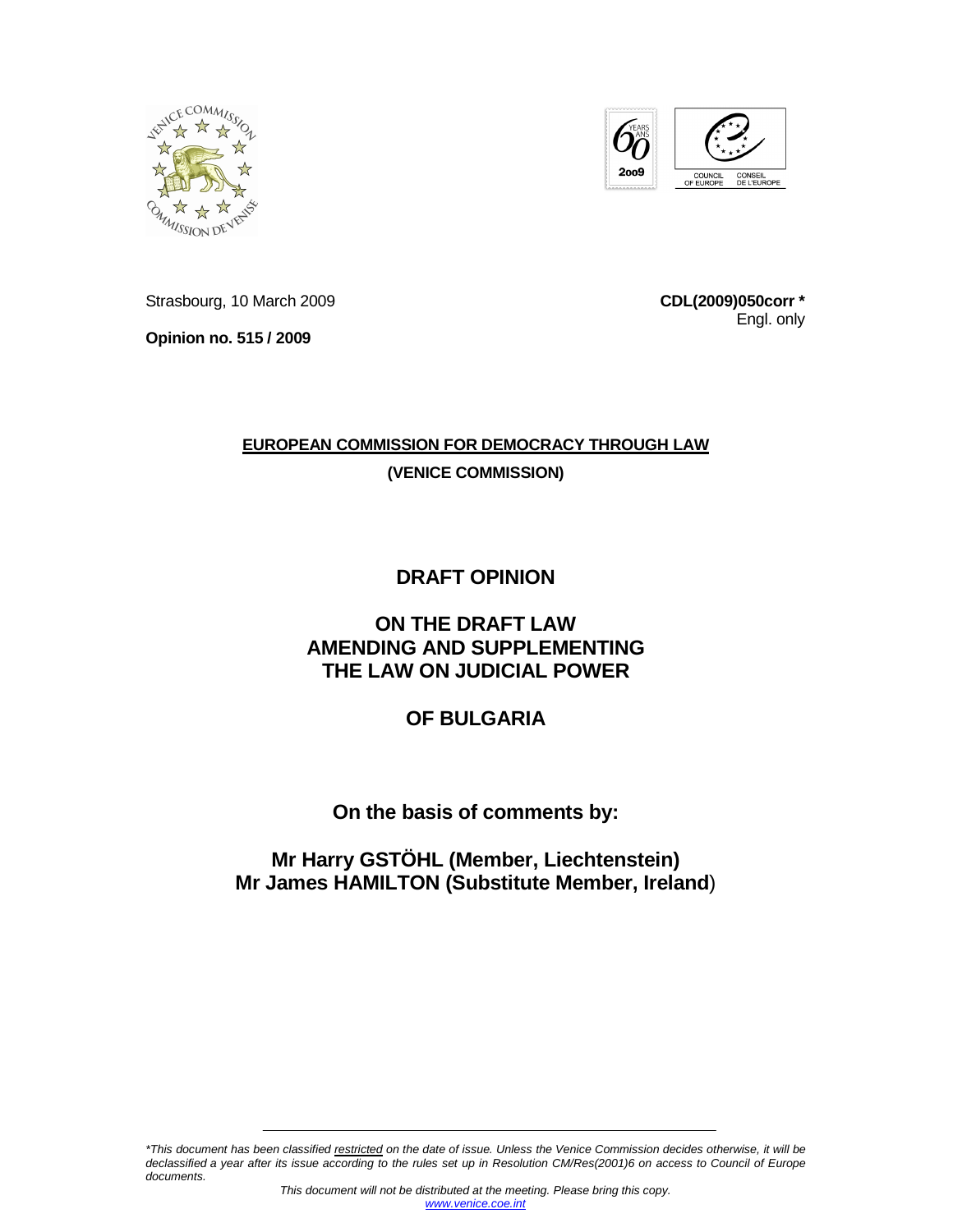## **Introduction**

1. By letter dated 8 January 2009, the Permanent Representative of Bulgaria to the Council of Europe, Mr Ivan Petkov, requested an opinion on the draft Law amending and supplementing the Law on Judicial Power of Bulgaria.

2. The present opinion was drawn up on the basis of comments by Messrs Gstöhl and Hamilton (CDL(2008)038 and 039, respectively), who were invited by the Venice Commission to act as rapporteurs.

3. This opinion was adopted at the … Plenary Session of the Venice Commission (Venice, …).

# **GENERAL REMARKS**

4. The Law on Judicial Power (also referred to as the Judiciary System Act, hereinafter "the Act") was adopted in 2007 and is a lengthy, comprehensive and detailed text of 409 Articles. It covers a variety of matters, including general principles, the Supreme Judicial Council, its Inspectorate, courts and court hearings, the prosecution office, the National Investigative Service and the status, appointment, disciplining and dismissal of judges, prosecutors and investigating magistrates.

5. The draft Law amending and supplementing the Law on Judicial Power (the Act) is accompanied by a report of motives. This report sets out that changes to the Act were introduced as a result of the amendments to the Constitution of the Republic of Bulgaria made in 2006 and 2007, the accession of the Republic of Bulgaria to the European Union, the recommendations made by European bodies (monitoring reports of the European Commission and European expert reports) and magistrates' recommendations.

6. The draft Law itself is an extensive document amending many provisions of the Act. The amendments are mostly technical in nature, many dealing with matters such as changes in time limits and the like.

### **DRAFT LAW AMENDING AND SUPPLEMENTING THE LAW ON JUDICIAL POWER (THE ACT)**

- 7. The main changes brought about by the draft Law seem to be the following:
	- 1. changes intended to reorganise the investigative service and to strengthen the Prosecutor General's control over it;
	- 2. changes relating to the Supreme Judicial Council strengthening that body;
	- 3. a provision requiring the Supreme Judicial Council to adopt a Code of Ethics for all judges and prosecutors;
	- 4. changes to the provisions relating to discipline.

8. The Venice Commission was not requested to give an opinion on the Act, however as the amendments refer to this Act, several references to its provisions will be made, where relevant.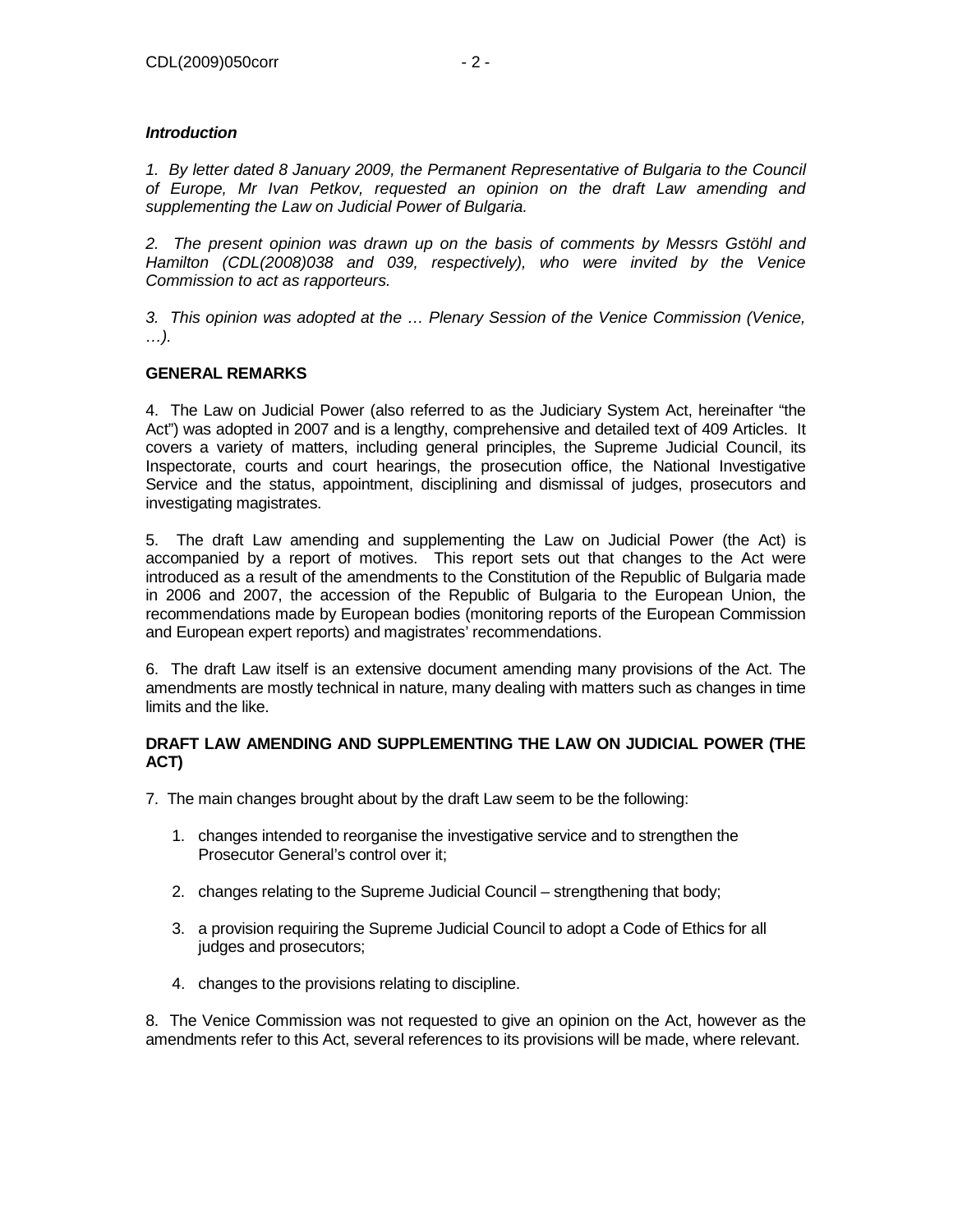#### **Investigation service**

9. Article 148 of the Act, as amended, provides for a unified and centralised National Investigation Service (NIS). The district investigative services are abolished and replaced by territorial units within the NIS.

10. Under Article 141, the Prosecutor General determines the priorities of the NIS and receives reports from its Director. S/he also receives reports from the Ministers of Defence and the Interior on their police investigators. Under Article 138, specialised inter-agency investigative units can be established under the direction of a prosecutor nominated by the Prosecutor General.

11. It may be worth noting that the Act provides a **highly hierarchical structure in the prosecutor's office**, with superior prosecutors all the way up to the level of Prosecutor General entitled to give directions to and receive reports from junior prosecutors in relation to specific cases. **Given that there has long been reported to be a problem with corruption among some prosecutors in Bulgaria, this seems to be an appropriate structure to counter the problem.**

12. **However, it should be noted that the prosecutors retain elements of powers typically found in the traditional Soviet-style prokuratura model.** For instance, Article 145 gives prosecutors wide powers to obtain documents and information, carry out inspections, summon citizens and representatives of legal persons and to issue binding legal orders to all state bodies, legal persons and citizens. These powers appear to be exercisable without recourse to courts of law to obtain warrants or other authorisation. In addition, Article 145.5 refers to prosecutor's rights to protest illegal acts (although it is not clear whether the Prosecutor has the final say and it may be that a court can uphold the legality of the act protested against). Article 146 allows prosecutors to order immediate release from detention without court intervention.<sup>1</sup>

#### **Supreme Judicial Council**

-

13. One of the main topics covered by the Act is the Supreme Judicial Council established under Article 130 of the Constitution of Bulgaria, defined as being a moral person and set up as a permanent body that represents the judiciary and ensures its independence (Article 16).

14. The Supreme Judicial Council is of crucial importance within the Bulgarian judicial system. It should be recalled that – as far as the Constitution is concerned – the Venice Commission made a number of critical comments in its Opinion no. 444/2007 on the Constitution of Bulgaria  $(CDL-AD(2008)009)^2$ . These comments concerned, in particular the following:

<sup>&</sup>lt;sup>1</sup> The Venice Commission criticised such powers by prosecutors without court intervention or supervision in its previous opinions, notably its Opinion on the draft Law on the Public Prosecutor's office and the draft Law on the Council of Public Prosecutors or "the former Yugoslav Republic of Macedonia" (CDL-AD(2007)011, paragraphs 14- 16).

 $2$  The Venice Commission has made critical comments with respect to the Supreme Judicial Council since 1999, see Opinion on the reform of the judiciary in Bulgaria (CDL-INF(1999)005); Opinion on the draft Law on amendments to the Judicial System Act of Bulgaria (CDL-AD(2002)015); Opinion on the constitutional amendments reforming the judicial system in Bulgaria (CDL-AD(2003)016), para. 25: "A major recommendation of the Venice Commission since 1999 - the depolitisation of the Supreme Judicial Council by providing for a qualified majority for the election of its parliamentary component - might however have been possible even within the framework of the current amendments. The lack of such a provision may be felt even stronger after the current amendments which give substantially more powers to the Supreme Judicial Council including the possibility for one fifth of its members to request the lifting of immunity of a magistrate. In this respect it can also be regretted that other recommendations by the Commission were not included in the current draft, namely that an expert body be instituted to investigate cases and to provide its opinion on the lifting of immunity to the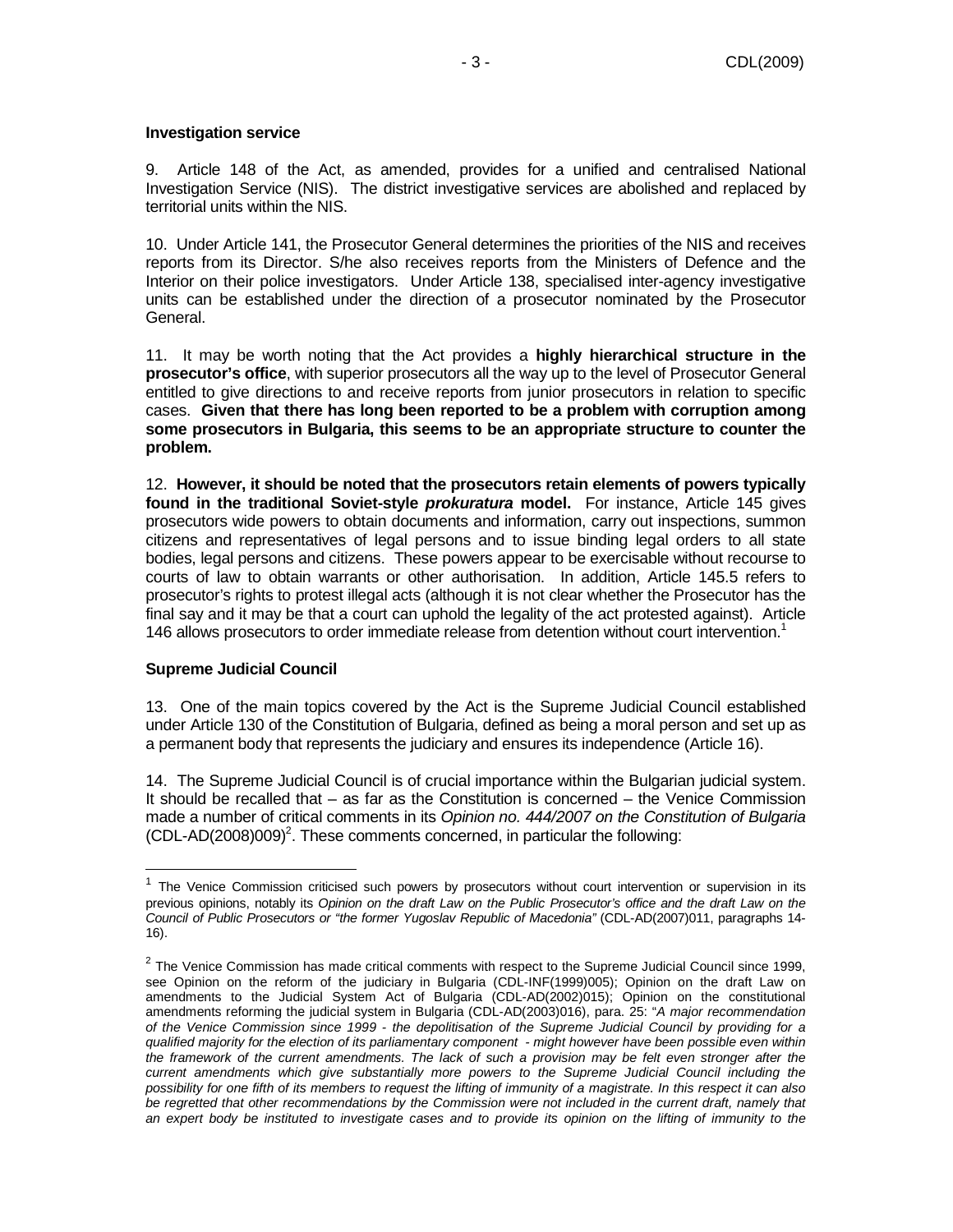$\overline{a}$ 

- $E$ lection of the parliamentary component by simple majority: 11 members of the Supreme Judicial Council are still elected by Parliament by simple majority (paragraphs 24-26 of the Opinion) which, according to the Venice Commission, increases the risk of politicizing the Supreme Judicial Council and thereby its independence.
- Role of the Minister of Justice as chair of the Supreme Judicial Council: the function of the Minister of Justice within the Supreme Judicial Council was also criticised (paragraphs 29 to 32). This was mainly directed at the fact that the Minister of Justice chairs the Supreme Judicial Council (albeit without voting right) and also has the constitutional right to submit proposals to the Supreme Judicial Council, especially in relation to suggestions for appointing and dismissing judges; proposals for draft budgets for the judiciary; making proposals for the appointment, promotion, demotion, transfer and removal from office; to manage the property of the judiciary and to participate in the organisation of the training of judges, prosecutors and investigators – which indicates that the Minister will act as the driving force of the Council's activities. The Venice Commission suggested that this was not in line with the principle of judicial independence.
- Representation of judges, prosecutors and investigators in the Supreme Judicial Council: the Venice Commission saw a risk of compromising the independence of the judiciary by the various bodies of judicial power (judges, prosecutors and investigating magistrates) not because they were brought together within the Supreme Judicial Council, but as a consequence of this common organisation, the distinction between these three bodies could fade so that one branch might be too involved in the administration of the other groups (paragraphs 34 to 40 of the Opinion).

15. The draft Law introduced a number of changes to the powers of the Supreme Judicial Council. While the Minister remains as chair, another member can now chair the meetings in the Minister's absence. **Although it would be preferable if the Minister did not act as chair, a reduced role for the Minister would represent a step in the right direction.**

16. The draft Law foresees that the Supreme Judicial Council is to adopt **a Code of Ethics for judges, prosecutors, investigators and judicial officials, which is a welcome step. To the extent that it is formulated in a concrete enough manner, its use as a basis for disciplinary proceedings may aid legal certainty concerning what rules are applicable**.

17. The Supreme Judicial Council is also to determine the number of judicial officials other than magistrates. This was a request made by the managers, who argued that the budget was attached to the Supreme Judicial Council and for this reason, the number of judicial officials financed by this budget should be determined by the Supreme Judicial Council itself. Although the argument concerning the budget can be easily followed, the question remains whether a sufficient number of judicial officials (within the budget) will be allocated to the different bodies, which are not equally represented within the Supreme Judicial Council. This might, however, be determined by the day-to-day practice rather than by theoretical discussions.

18. The **Inspectorate** at the Supreme Judicial Council is a moral person with its seat in Sofia. The nomination of its members (the Inspector General and the inspectors) is submitted to the National Assembly (Article 49 of the Act) for election. The Inspectorate is basically in charge of controlling the organisation and functioning of the courts, the prosecution offices and investigation bodies. It has to submit an annual programme and a report on its business to the Supreme Judicial Council (Article 55.1.8 of the Act). **The proposed change will give the** 

Supreme Judicial Council before the latter take a vote on this issue and to ensure that anyone who makes a proposal on the lifting on immunity cannot vote this same proposal."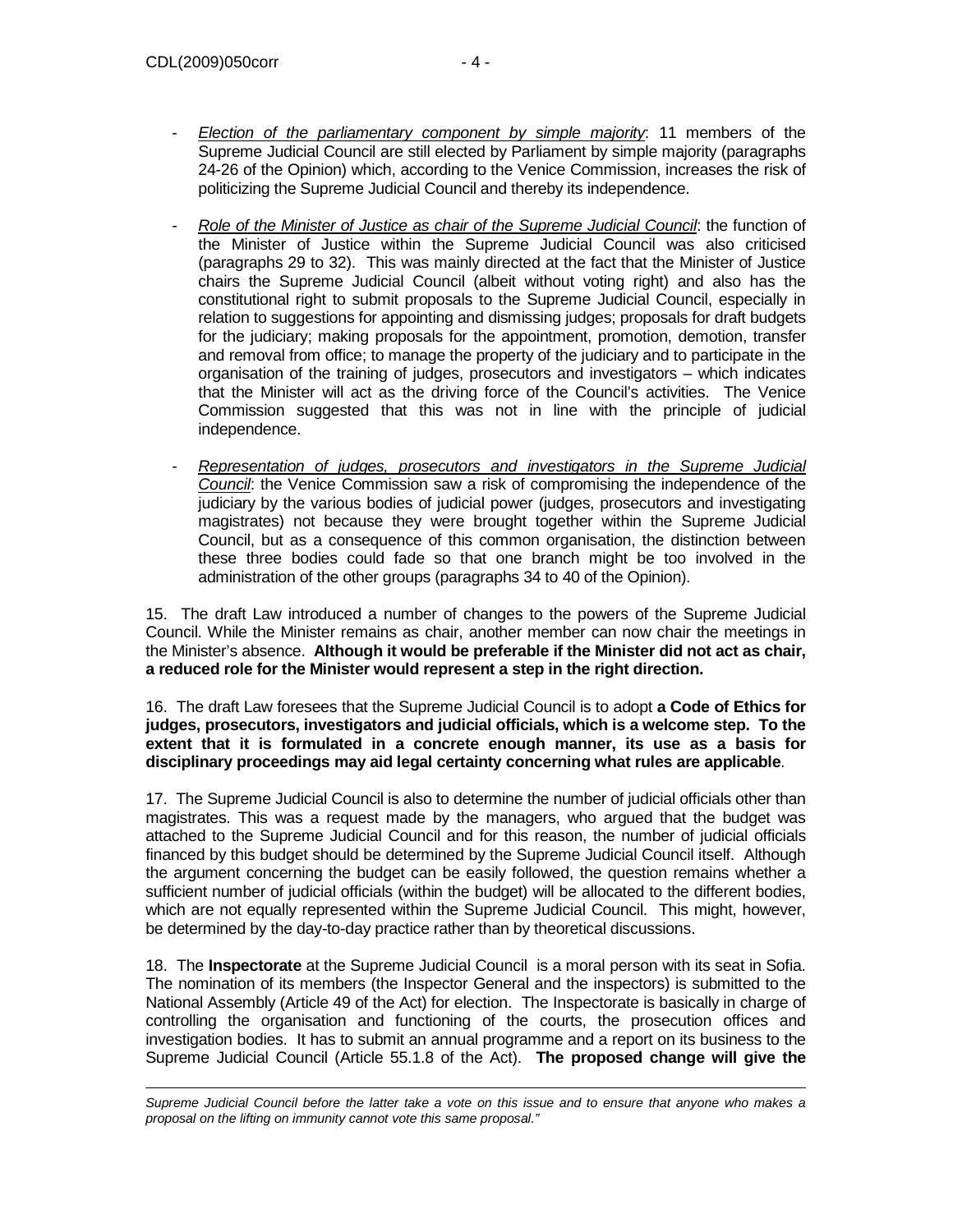**power to the Supreme Judicial Council to recommend inspections of judges and prosecutors outside the annual programme. It will also have a quicker and better access to information.**

19. An obligatory **insurance system** is created for the members of the Supreme Judicial Council, covered by the judiciary's budget and other rules were introduced with reference to the status of the persons belonging to the Judicial power. **This type of amendment or completion is welcomed, as it underlines the independence of the judiciary itself.**

20. The management of property (real estate and movables) is governed by Articles 387 to 390 of the Act. The **draft Law proposes that the Minister of Justice's power under the present Act to shift assets from one body to another (with the consent of the judicial bodies' administrative managers) be transferred to the Supreme Judicial Council. This proposal clearly underlines the judiciary's independence and is seen as a real improvement.**

21.Nevertheless, a number of problems identified by the Venice Commission in previous opinions, as reiterated above, have not been addressed. **The system for election of the parliamentary component of the Supreme Judicial Council still gives rise to a risk of politicization. The combination of powers in relation to judges prosecutors and investigators in a single judicial council (such as powers of appointment and discipline) remains problematical.**

#### **Disciplinary powers**

22. Changes have been introduced in relation to disciplinary powers, which generally seem positive. The **definitions of what constitute disciplinary offences** in Article 307 **seem more precise than heretofore and the reference to violation of the Code of Ethics is welcome, as its adoption should provide greater clarity.** 

23. Where a person is suspended pending criminal proceedings, it is made clear there is to be no dismissal until the proceedings terminate. There is no mention of immunity for judges, formerly the subject of criticism by the Venice Commission.

24. The Act provides for hearings before a disciplinary panel, but **there seem to be no provisions concerning how this body is selected** (see Articles 317-320). The actual decision, except in minor cases, has to be adopted by the Supreme Judicial Council (Article 320).

25. The provision setting out that 1/5 of the members of the Supreme Judicial Council can propose a disciplinary sanction is problematic since in such a case the accusers are also the judges (Article 312.1.4). **If members of the Supreme Judicial Council bring the accusation, they should not decide on it also.**

26. The provisions concerning the right of the judge or prosecutor accused to be heard and represented before the panel seems appropriate but **there is no mention of a right to be heard and represented before the Supreme Judicial Council, which takes the actual decision** (Articles 313 and 318.2). There is provision for appeal to a court (Article 323).

### **Other provisions**

27. In order to safeguard the judiciary, the introduction of a Security Service as a judicial entity is proposed under Article 107 of the draft Law. The main purpose of this amendment seems to be for budgetary clearness, although the Bulgarian authorities see it as a further step in the independence of the judiciary.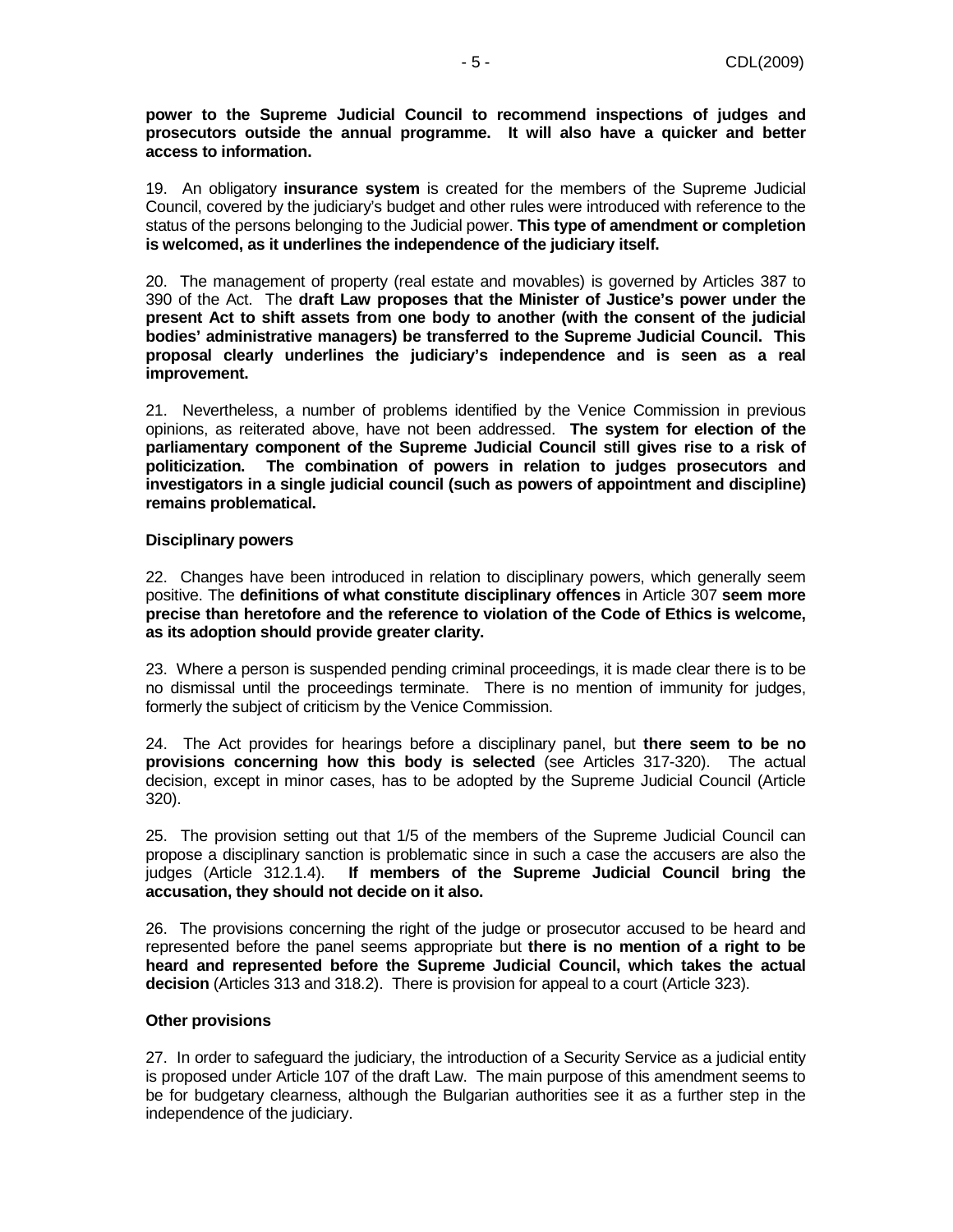28. Under Article 195, judges and prosecutors may not be members of political parties or organisations with a political goal or who carry out political activity. **While this may still be justifiable at present in the actual situation of Bulgaria, it is recommended that its necessity be kept under review from time to time.**

29. Finally, Article 67.2 of the Act provides for court assessors in military courts who may be generals, admirals, officers or non-commissioned officers in permanent military service. They take part in court hearings. **There seem to be no safeguards in the legislation to ensure that serving military personnel acting as court assessors are independent and impartial** unless the requirement in Article 68.3 that they be designated by the General Assembly of the judges of the Appellate Military Court on the proposal of their commanding officers can be so regarded (see the case of Findlay v. the United Kingdom (1997) 24 221 97/8).

# **Conclusion**

30. The proposed amendments do not appear to raise any particular objections and on the whole appear positive. A small number of possible improvements are possible and are listed below.

31. With regard to the Act, a number of issues that had previously been pointed out by the Venice Commission regarding the judicial system (see paragraph 14, footnote 2, above), have yet to be addressed.

32. The Venice Commission makes the following recommendations:

### With respect to the investigation service:

33. The Act

Prosecutors retain elements of powers typically found in the traditional Soviet-style prokuratura model (e.g. Articles 145-146). The Venice Commission recommends that these provisions be revised to allow either court intervention or supervision of the powers of the prosecutors.

### With respect to the Supreme Judicial Council:

- 34. Previous recommendations (Opinion no.444/2007)
- The system for election of the parliamentary component of the Supreme Judicial Council still gives rise to a risk of politicization and should therefore be revised.
- The combination of powers in relation to judges prosecutors and investigators in a single judicial council (such as powers of appointment and discipline) is problematical and should also be revised.
- 35. The draft Law
- The Minister remains as chair, however another member can now chair the meetings in the Minister's absence – this reduced role of the Minister is a welcome step, although it would be preferable if the Minister did not act as chair.

### With respect to disciplinary powers:

- 36. The Act
- Articles 317-320 regarding the disciplinary panel, the Venice Commission recommends that provisions be introduced to cover the selection of this panel.
- Article 312.4 setting out that 1/5 of the members of the Supreme Judicial Council can propose a disciplinary sanction is problematic as the accusers in this case are also the judges. The Venice Commission recommends that if the members of the Supreme Judicial Council bring the accusation, they should not decide on it also.